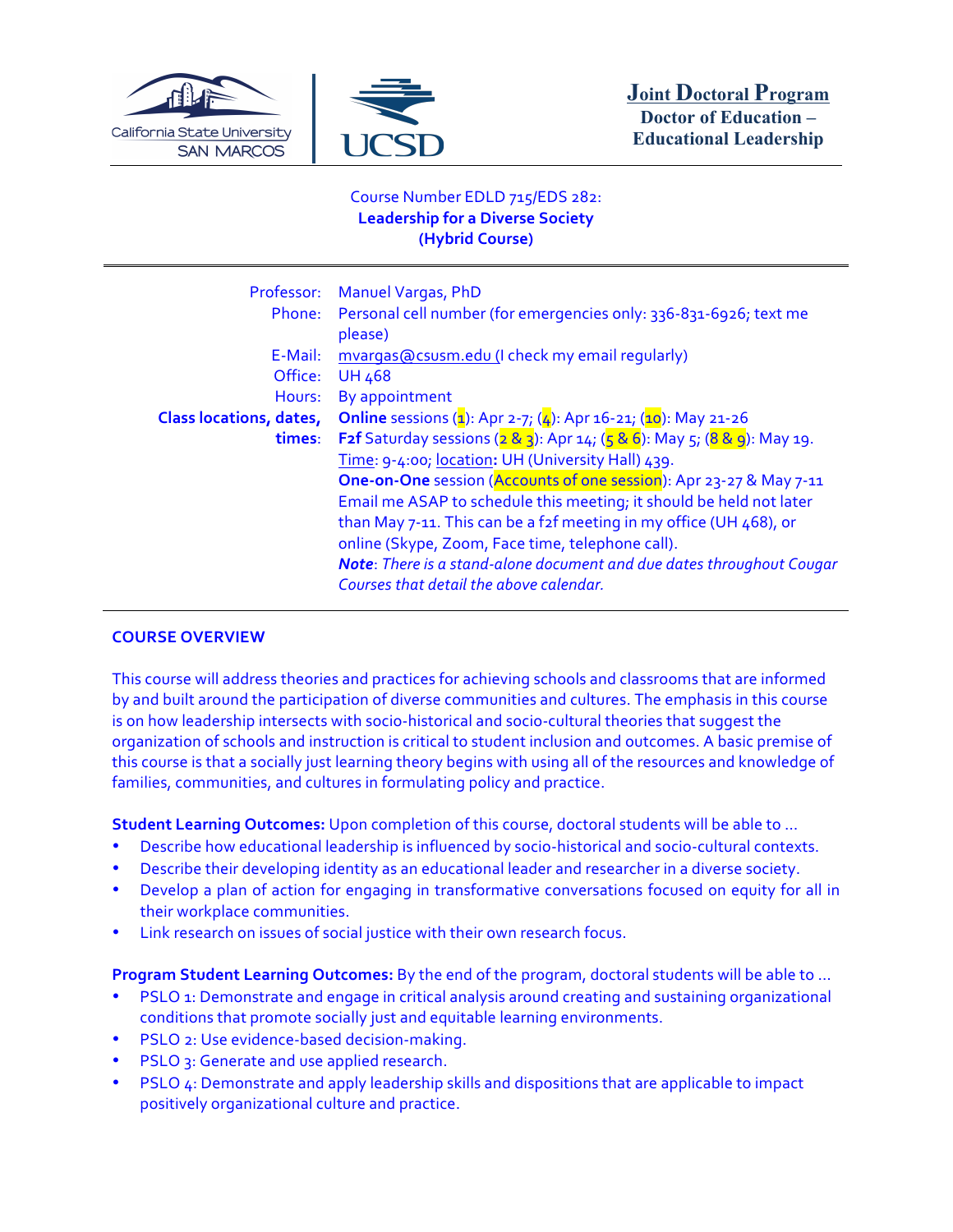*Note*: Students may not record (audio or video) in this class except in accordance with ADA accommodations. Any recordings made in connection with a disability accommodation are for the student's personal academic use only and may not be distributed in any manner to any other individual.

## **CSUSM - School of Education Mission & Vision Statements** *(Adopted by SOE Governance Community, January 2013)*

### *Vision*

To serve the educational needs of local, regional, and global communities, the School of Education advances innovative practice and leadership by generating, embracing, and promoting equitable and creative solutions.

### *Mission*

The mission of the School of Education community is to collaboratively transform education. We ...

- Create community through partnerships
- Promote and foster social justice and educational equity
- Advance innovative, student-centered practices
- Inspire reflective teaching and learning
- Conduct purposeful research
- Serve the School, College, University, and Community

### **Basic Tenets of our Conceptual Framework**

- Student centered education
- Research and theory specific to the program field inform practice
- Connections and links between coursework and application
- Strong engagement between faculty and candidates
- Co-teaching clinical practice
- Culturally responsive pedagogy and socially just outcomes

### **GENERAL CONSIDERATIONS**

#### **Joint Doctoral Program Attendance Policy**

Students *must* participate in at least 80% of the course sessions to receive an A for this course. Additional absences may further impact the course grade. If the absence is predictable (e.g. professional obligation), the student should inform the instructor ahead of time. If the absence is unanticipated, the student should initiate contact with the instructor as soon as possible. Notification of an absence does not constitute an excuse.

#### **CSUSM Accommodation Services**

Students with disabilities who require reasonable accommodations must seek approval for services by providing appropriate and recent documentation to the Office of Disability Support Services (DSS). This office is in Craven Hall 4300, contact by phone at (760) 750-4905, or TTY (760) 750-4909. Students authorized by DSS to receive reasonable accommodations should meet with their instructor during office hours. Alternatively, in order to ensure confidentiality, in a more private setting.

#### **CSUSM Academic Honesty Policy**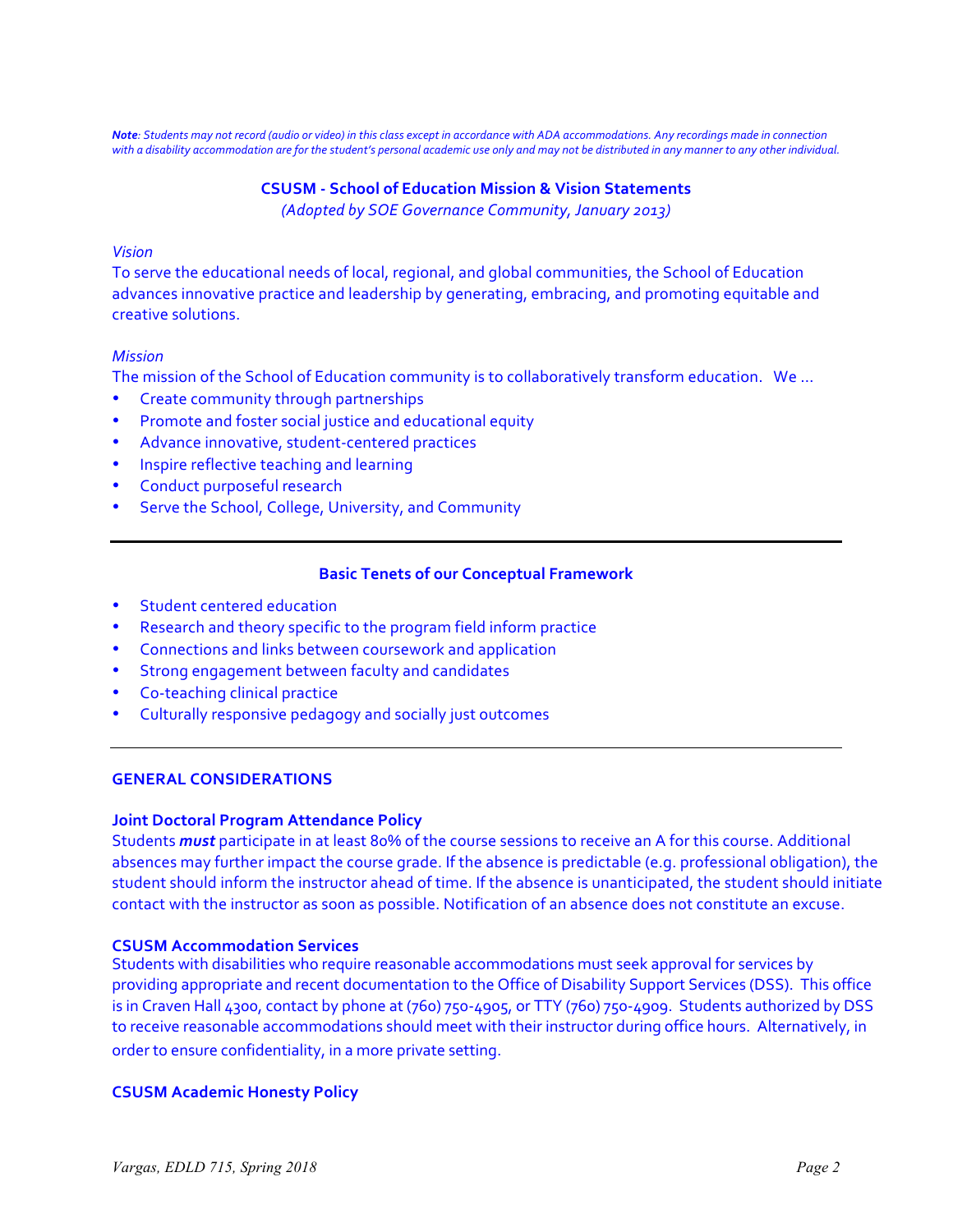"Students will be expected to adhere to standards of academic honesty and integrity, as outlined in the Student Academic Honesty Policy. All written work and oral assignments must be original work. All ideas/materials that are borrowed from other sources must have appropriate references to the original sources. Any quoted material should give credit to the source and be punctuated with quotation marks. Students are responsible for honest completion of their work including examinations. There will be no tolerance for infractions. If you believe there has been an infraction by someone in the class, please bring it to the instructor's attention. The instructor reserves the right to discipline any student for academic dishonesty in accordance with the general rules and regulations of the university. Disciplinary action may include the lowering of grades and/or the assignment of a failing grade for an exam, assignment, or the class as a whole."

### **OUR LEARNING COMMUNITY**

The following Community Agreements and Teaching and Learning Philosophy will serve as the foundational principles by which we relate to each other as we learn together. As a community, we can add specifics to these principles as we need.

### **Community Agreements**

- We speak from our own experience
- We are open to hearing others
- We share allowed time for interactions equitably
- We are willing to have our thinking challenged
- We respect confidentiality
- We share experiences that are issue-focused, not necessarily who said it or where
- Each of us participates using a "value added" approach by expanding upon ideas, providing examples, and/or expressing a different perspective.

## **GRADING STANDARDS (**100-95=A; 94-89=A-/B+; 88-83=B/B-; 82-77=C) *Grading Scale:* **(General Evaluation/Feedback Rubric)**

| Does not meet standards (B<br>or below)                                                                            | <b>Approaching Standards</b><br>$(B+/A-)$                                                                         | <b>Meets Standards (A)</b>                                                                                                                                                  |
|--------------------------------------------------------------------------------------------------------------------|-------------------------------------------------------------------------------------------------------------------|-----------------------------------------------------------------------------------------------------------------------------------------------------------------------------|
| Includes some of the<br>required elements as<br>delineated in the syllabus<br>Some components of the               | Includes required<br>$\bullet$<br>elements as delineated<br>in the syllabus<br>All components of the<br>$\bullet$ | Includes required elements as<br>$\bullet$<br>delineated in the syllabus<br>All components of the assignment<br>$\bullet$<br>are included                                   |
| assignment are included<br>Provides a few concrete<br>details of the information<br>required for the<br>assignment | assignment are<br>included<br><b>Provides concrete</b><br>$\bullet$<br>details of the<br>information required     | Provides concrete details of the<br>$\bullet$<br>information required for the<br>assignment and makes clear<br>connections to class discussions,<br>readings and activities |
| Includes personal<br>viewpoints                                                                                    | for the assignment<br>Includes personal<br>$\bullet$                                                              | Insightful commentary using<br>$\bullet$<br>personal viewpoints supported by                                                                                                |
| Organization hard to<br>follow                                                                                     | viewpoints<br><b>Good organization</b><br>٠                                                                       | current learning<br><b>Presents clear and logical</b><br>$\bullet$                                                                                                          |
| Many mechanical errors,<br>including APA format                                                                    | Has few, if any,<br>$\bullet$<br>mechanical errors                                                                | organization of thoughts<br>Has few, if any, mechanical errors,<br>$\bullet$                                                                                                |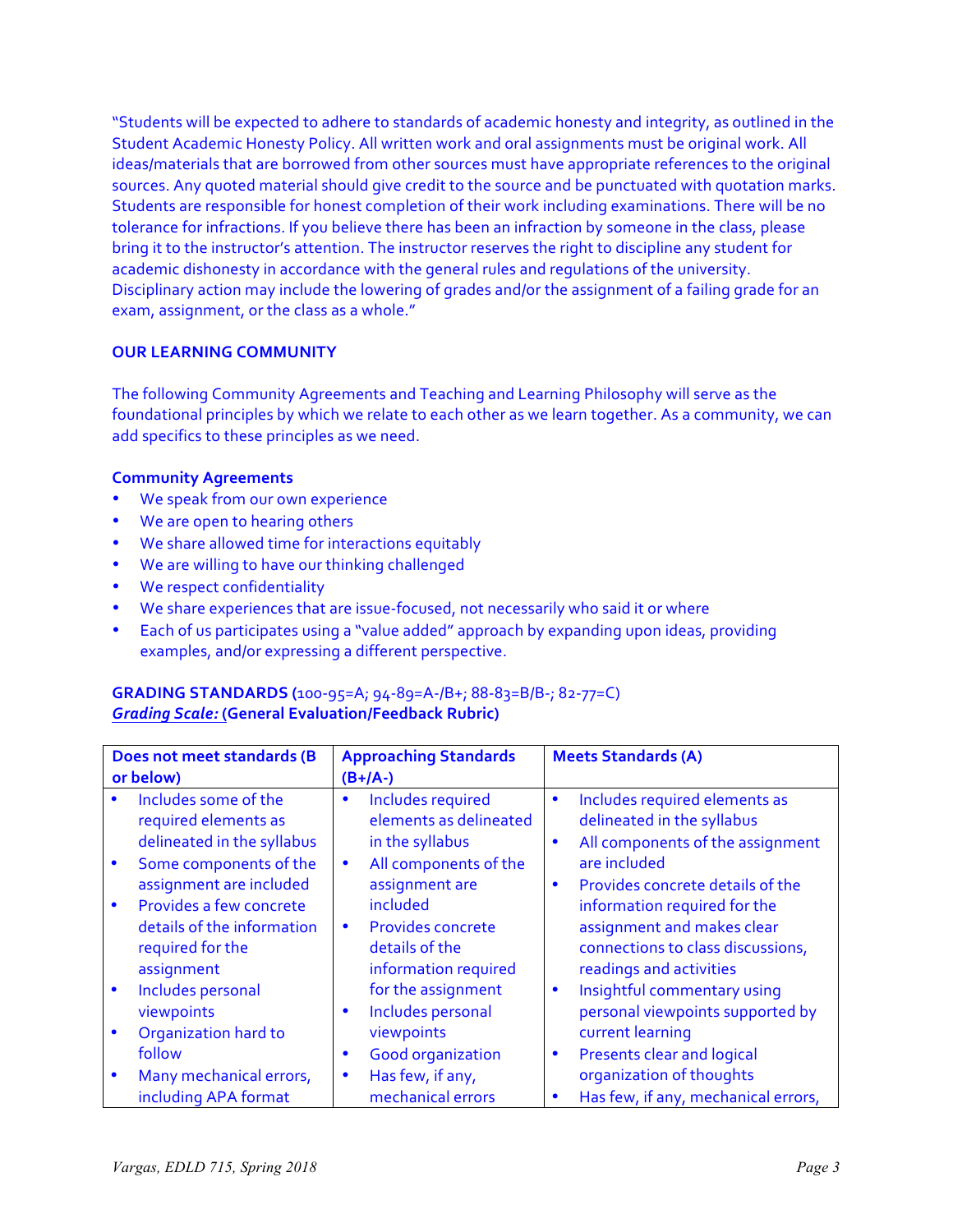| Hard to read<br>Little sentence/vocabulary   •<br>variety | including APA format<br>Holds interest $-$ is<br>interesting to read<br>Some<br>sentence/vocabulary<br>variety | including APA format<br>Holds interest - is engaging and<br>thought-provoking to the audience<br>Uses a sophisticated scholar<br>researcher vocabulary and<br>sentence structure |
|-----------------------------------------------------------|----------------------------------------------------------------------------------------------------------------|----------------------------------------------------------------------------------------------------------------------------------------------------------------------------------|
|-----------------------------------------------------------|----------------------------------------------------------------------------------------------------------------|----------------------------------------------------------------------------------------------------------------------------------------------------------------------------------|

*Please note:* If you are unable to submit an assignment by the due date, it is your responsibility to contact *the instructor before the deadline. There may be penalty for late work.* 

This rubric represents general quidelines that we will use to evaluate your work. As a doctoral candidate, it is critical that you communicate your ideas through multiple formats. The written word is a powerful way to demonstrate your knowledge, skills, and dispositions. Therefore, we hold high expectations of your performance and we are committed to providing you with useful and meaningful feedback that will support your learning and continued development as an educational leader.

In general, we believe that a doctoral student ...

- Completes all assignments on time and demonstrates the ability to summarize, analyze, and reflect at a more complex level.
- Varies sources of information for assignments, demonstrating high degree of effort in pursuing varied perspectives around important educational issues.
- Completes all the reading assignments and develops thoughtful and thorough responses.
- Produces work that reveals a strong commitment to self-discovery and learning.
- Produces work at a highly professional level in terms of both writing and content.
- Develops a high quality presentation, demonstrating significant learning around a contemporary issue.
- Presents confidently and intelligently, demonstrating effective teaching skills.
- Completes assignments in and out of class with a focus on learning and exploration, pushing himself/herself to understand better the profession through quality work.
- Attends every class meeting and is fully engaged during class.
- Pushes himself/herself to new understandings by participating in discussions, sharing his/her opinions, and valuing others' perspectives.
- Contributes to the positive environment of the class by respecting all members.

# **COURSE TEXTS AND BASIC READINGS**

Singleton, G. E. & Linton, C. (2006). *Courageous conversations about race*. Thousand Oaks, CA: Corwin Press Inc. ISBN: 978-0-7619-8877-9. **Required.**

Zamudio, M. M., Russell, C., Rios, F. A., & Bridgeman, J. L. (2011). *Critical race theory matters. Education* and *ideology*. New York. NY: Routledge. ISBN 13: 978-0-415-99674-7 (pbk) ISBN 13: 978-9-203-84271-3 (ebk). **Required.**

Refer to the Reading List (separate document under Pre-Class Information) for your **Book Report** title selection.

### **COURSE REQUIREMENTS**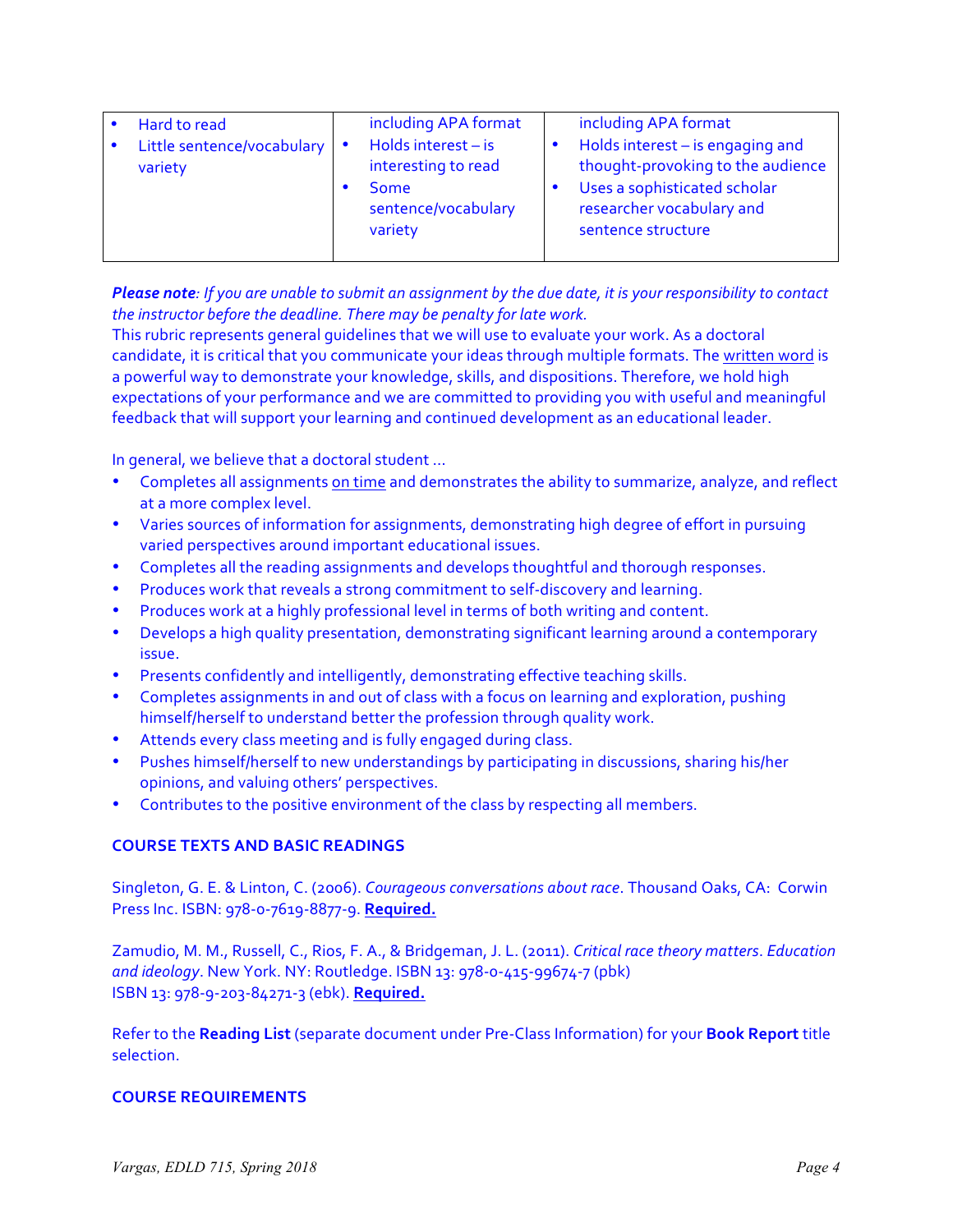# *Please note: The instructor for this course will always work in a timely way with students if a change to the course syllabus or materials is necessary.*

Assignments: All assignments are due on the dates indicated. Assignments must be word-processed, double-spaced, and with standard margins (Word document; avoid PDFs). It is expected that all assignments will reflect graduate-level composition and exposition. We encourage the use of electronic spelling and grammar checking.

- 1. Attendance and Participation 10% 2. Integrated Response & Reflection (2X15) 30%
- 3. Book Report (Presentation) 25%
- 4. Closing the Achievement Gap Final Paper 35%

## 1. Attendance and Participation (10%)

Course assignments are closely connected to the level of participation you are expected to have in online and f2f discussions, which will include student and instructor input. The course design is intended to provide you with more autonomy and individual decision-making learning opportunities as it is expected of doctoral candidates.

Your actual presence (including online) and quality participation benefit not only you, as a learner, but your fellow classmates. Thus, having completed pre-session readings and learning activities will assist you in moving discussions and analyses forward, extending other learners' contributions, and allowing more time for reflective thinking. Consequently, the quality of this course rests on the quality of your preparation and participation. You are expected to attend every class, be prepared to contribute, and become an active participant.

The course instructor will utilize online discussion *forum* posts, one-on-one meeting, and in-class activities to evaluate participation. As a learner, you will have the opportunity to play an active role in determining your grade, including title selection for your book report; *posts* on discussion *forums*; your own way of completing the Integrated Review and Reflection pieces; and completion of the Achievement Gap paper, as this connects to your own doctoral research. Demonstrating evidence of participation is an ongoing exercise in-class and online interaction.

All things being equal—you receive the maximum grade for every assignment—, if you miss more than 20% of the course (attendance), the highest grade you may receive will be a **B** (see your JDP Handbook for further information). Do not miss any of the three-f2f sessions; you will run the risk of not meeting course expectations.

### 2. Integrated Response & Reflection (30%)

There are two Integrated Response & Reflection (IRR) assignments. Both will require you to write your reaction to all readings assigned for a designated block of course time (f2f sessions), which, in addition to readings, may include online discussion *forums*; readings you have completed on your own; in-class f2f presentations and discussions; and book reports. The IRR should demonstrate your